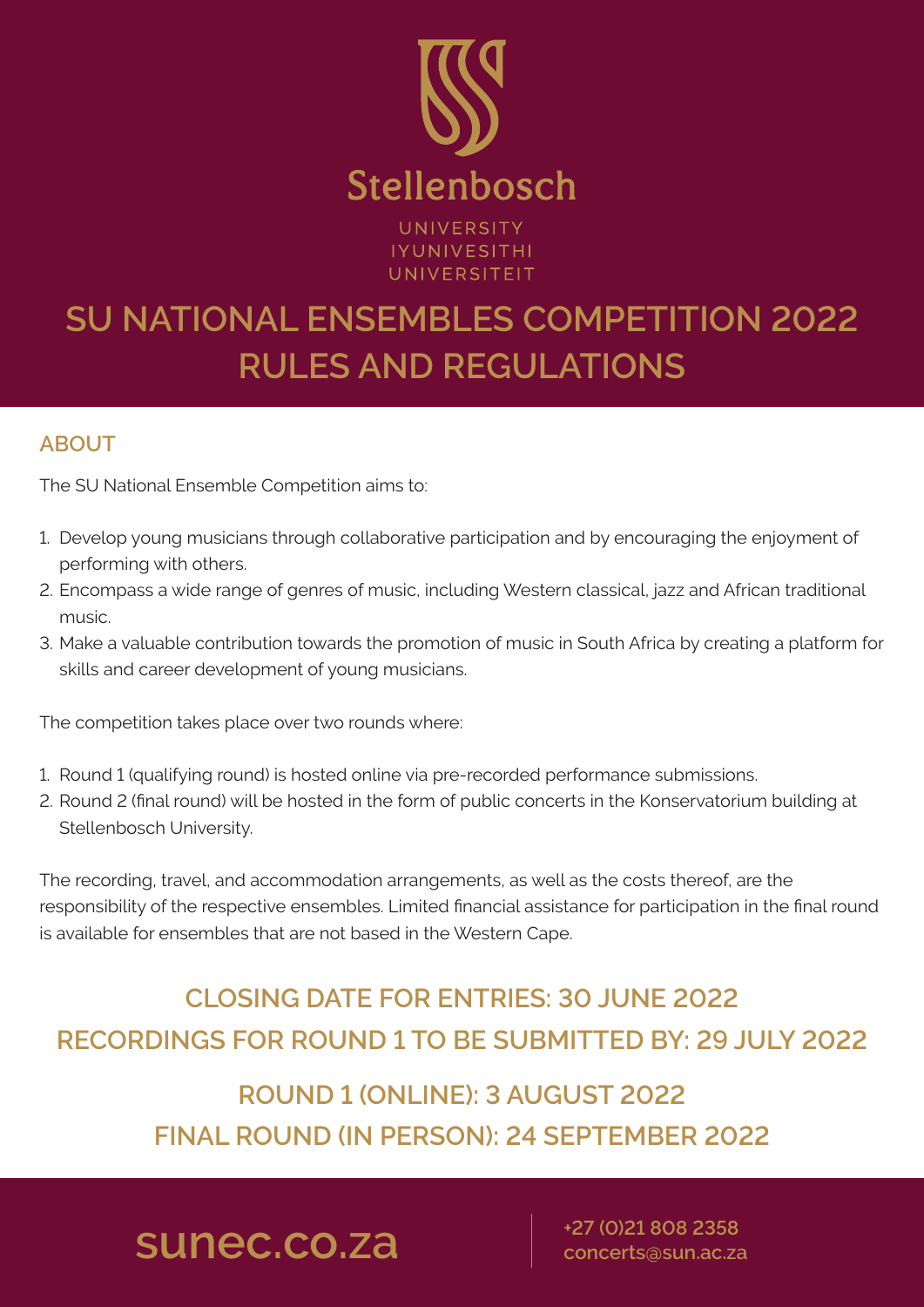## **sunec.co.za concerts@sun.ac.za**

# **SU NATIONAL ENSEMBLES COMPETITION 2022 RULES AND REGULATIONS**

## **WHO CAN PARTICIPATE?**

- Participation is open to ensembles who compete in different Sections within two main Categories: School Category (ages 12-18 years on 31 December 2021) Open Category (ages 19-27 years on 31 December 2021)
- There is no restriction on the number of ensembles within which an individual participant may enter the competition.
- A member of an ensemble may not be replaced by someone else in the final round, unless permission is obtained from the organiser, under extraordinary circumstances.
- There a is maximum limit of 12 members for large Classical, Jazz and African Traditional Music ensembles.
- No conductors are allowed.
- All performers must be within the respective age restrictions (i.e. no teacher-accompanist)

## **COMPETITION ROUNDS**

The FIRST ROUND adjudication takes place online. Recordings for Round 1 must be submitted by **29 July 2022.**

### **FIRST ROUND - SCHOOL CATEGORY SECTIONS:**

The programme should include at least two contrasting works and have a total duration of 10 to 15 minutes. Time limits must be strictly adhered to.

## **FIRST ROUND - OPEN CATEGORY SECTIONS:**

The programme should include at least two contrasting works and have a total duration of 15 to 20 minutes.

## **FOR BOTH CATEGORIES:**

- Arrangements and newly composed works may be performed, provided that a score is presented.
- Single movements from larger works are accepted.
- All members of the ensemble must be clearly visible in the video.
- Videos do not have to be of professional standard, but poor quality might have a negative impact on adjudication.
- Videos must be uploaded on YouTube, and the link e-mailed to **concerts@sun.ac.za**
- **• NB** The performance must be recorded in **one single take** and preceded by a **spoken introduction** by an ensemble member, stating the name of the ensemble and mentioning participation in the SU Ensemble Competition.
- In each Category, two ensembles per Section (small and large classical, jazz, African traditional) will be selected for participation in the Final Round by the adjudicating panel.

### **The results for the Round 1 (online) will be made known on 3 August 2022.**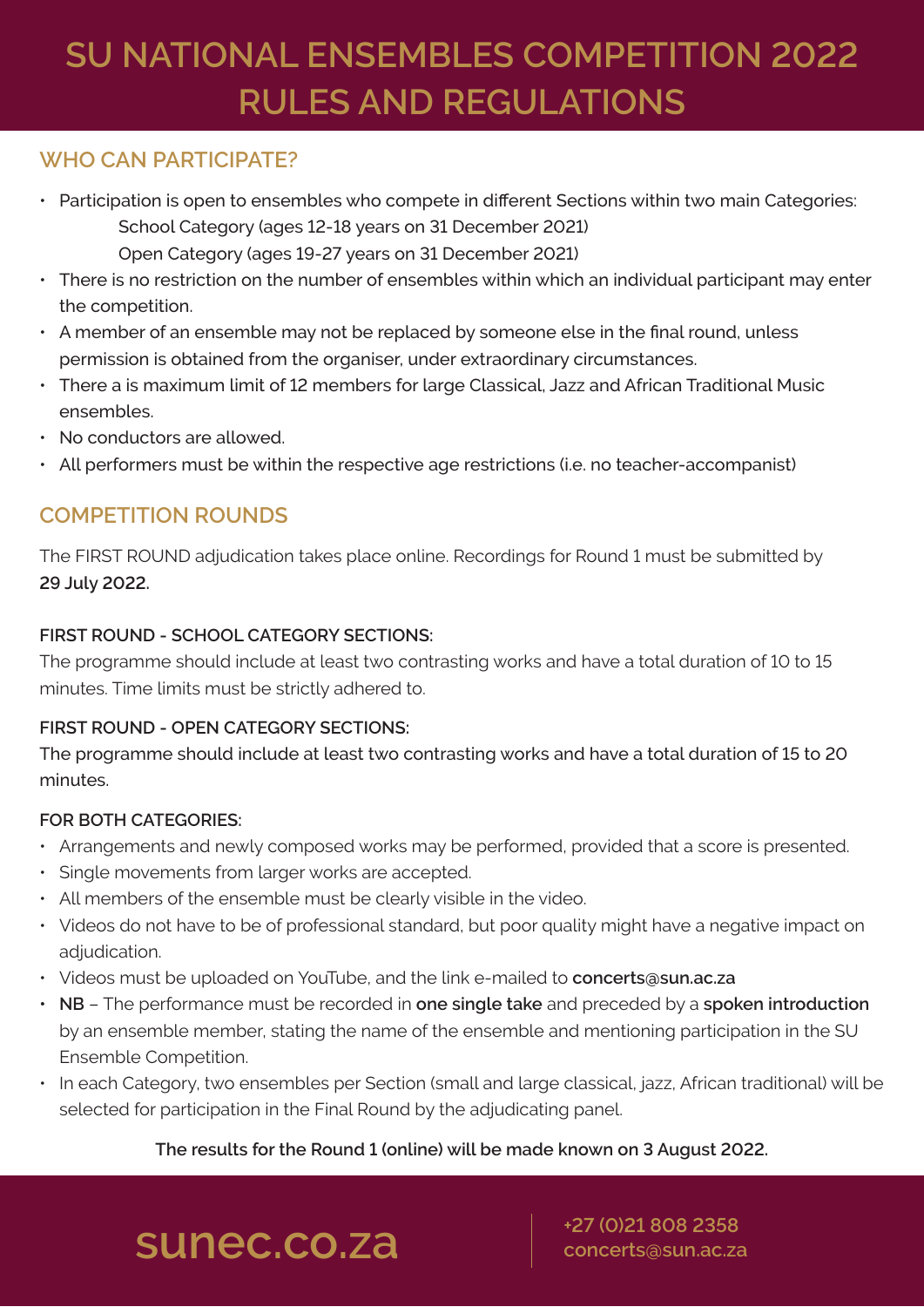## **sunec.co.za concerts@sun.ac.za**

# **SU NATIONAL ENSEMBLES COMPETITION 2022 RULES AND REGULATIONS**

## **COMPETITION ROUNDS (cont.)**

The FINAL ROUND of the competition takes place in form of public concerts in the Konservatorium building, at Stellenbosch University, on **Saturday 24 September 2022.** 

### **FINAL ROUND - SCHOOL CATEGORY SECTIONS:**

The programme should include **at least two contrasting works** and have a total duration of 15-20 minutes. The repertoire from Round 1 must be repeated and extra work(s) included to adhere to the time requirement.

### **FINAL ROUND - OPEN CATEGORY SECTIONS:**

The programme should include **at least two contrasting works** and have a total duration of 20-25 minutes. The repertoire from Round 1 must be repeated and extra work(s) included to adhere to the time requirement.

- A single or more movements from one work will be regarded as ONE of the works in the programme.
- An ensemble may perform a work which was not originally composed for that specific combination of instruments, provided a score is made available to the panel.
- Electronic copies of the sheet music for the First Round must be uploaded along with the competition application, except for the African traditional music sections.

Arrangements for the Final Round will be communicated to the finalists soon after the ROUND 1 results are announced.

## **CLOSING DATE FOR ENTRIES: 30 JUNE 2022**

## **RECORDINGS FOR ROUND 1 TO BE SUBMITTED BY: 29 JULY 2022**

## **ROUND 1 (ONLINE): 3 AUGUST 2022 FINAL ROUND (IN PERSON): 24 SEPTEMBER 2022**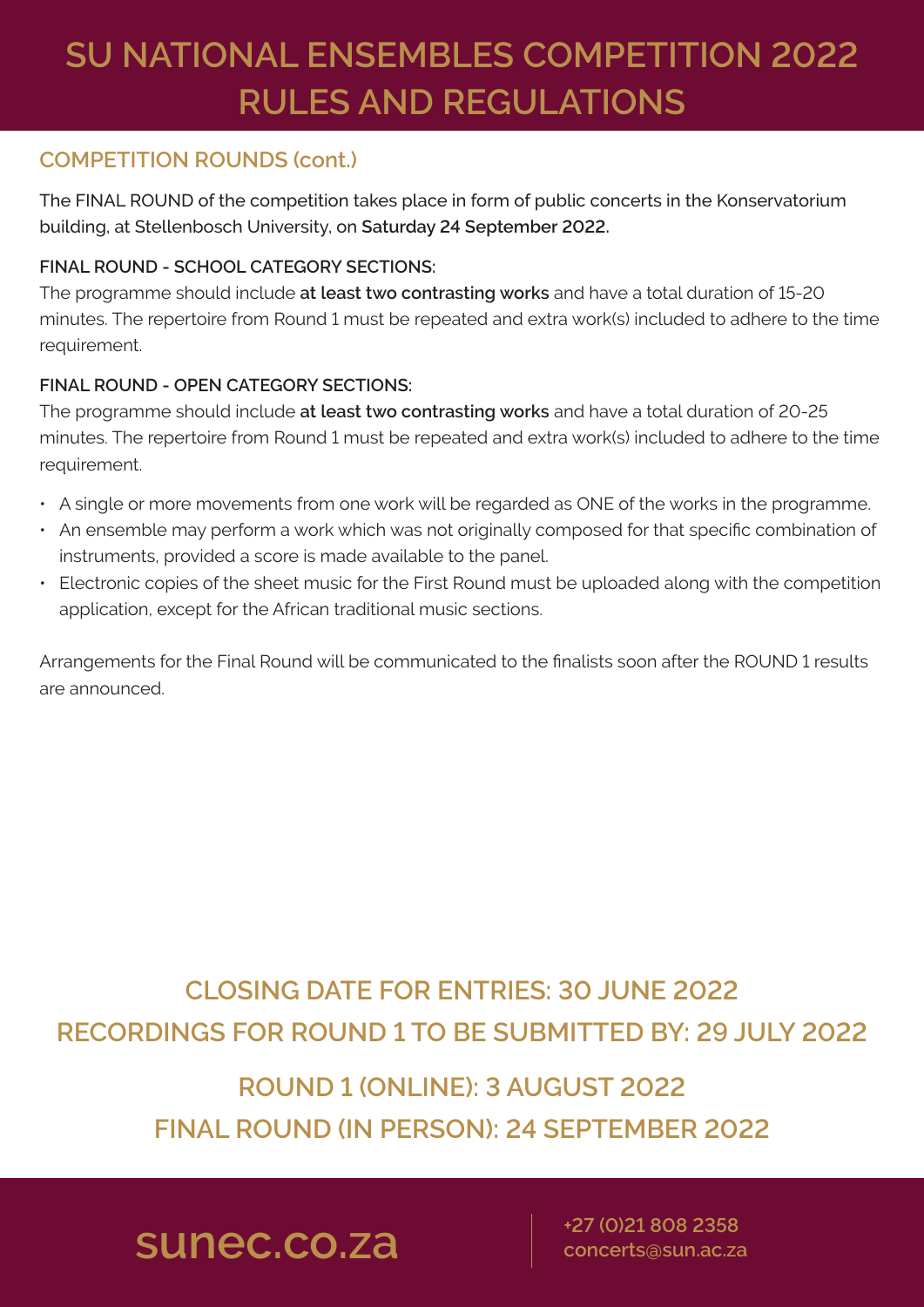## **sunec.co.za concerts@sun.ac.za**

# **SU NATIONAL ENSEMBLES COMPETITION 2022**

## **CATEGORIES & PRIZES**

The SU Ensemble Competition invites participants to enter in the following Sections within the two main Categories, with any combination of instruments and/or voice:

| <b>SCHOOL CATEGORY:</b>                       |                | <b>OPEN CATEGORY:</b>                         |                 |
|-----------------------------------------------|----------------|-----------------------------------------------|-----------------|
| Age 12-18 years                               |                | Age 19-27 years                               |                 |
| Classical Duo, Trio, or Quartet               |                | Classical Duo, Trio, or Quartet               |                 |
| Classical Large Ensemble (max 12 members)     |                | Classical Large Ensemble (max 12 members)     |                 |
| Jazz Ensemble (max 12 members)                |                | Jazz Ensemble (max 12 members)                |                 |
| African Traditional Ensemble (max 12 members) |                | African Traditional Ensemble (max 12 members) |                 |
| <b>PRIZES</b>                                 |                | <b>PRIZES</b>                                 |                 |
| Overall winner                                |                | *R10 000   Overall winner                     | <b>*R15 000</b> |
| <b>Best Classical Small Ensemble</b>          | <b>R6000</b>   | <b>Best Classical Small Ensemble</b>          | <b>R8000</b>    |
| <b>Best Classical Large Ensemble</b>          | <b>R6000</b>   | <b>Best Classical Large Ensemble</b>          | <b>R8000</b>    |
| <b>Best Jazz Ensemble</b>                     | <b>R6000</b>   | <b>Best Jazz Ensemble</b>                     | <b>R8000</b>    |
| <b>Best African Traditional Ensemble</b>      | <b>R6000</b>   | <b>Best African Traditional Ensemble</b>      | <b>R8000</b>    |
| Runner-Up Classical Small Ensemble            | <b>R3000</b>   | Runner-Up Classical Small Ensemble            | R4000           |
| Runner-Up Classical Large Ensemble            | R3000          | Runner-Up Classical Large Ensemble            | R4000           |
| Runner-Up Jazz Ensemble                       | R3000          | Runner-Up Jazz Ensemble                       | R4000           |
| Runner-Up African Traditional Ensemble        | <b>R3000</b>   | Runner-Up African Traditional Ensemble        | R4000           |
| <b>TOTAL PRIZE MONEY</b>                      | <b>R40 000</b> | <b>TOTAL PRIZE MONEY</b>                      | <b>R55 000</b>  |

**\* Overall winner prize-total includes the respective section prize.**

## **ADJUDICATION**

- The performances will be adjudicated by a panel of widely recognised and experienced professional musicians.
- The panel reserves the right to withhold prizes based on standard of performance. The panel's decisions are final and not open to enquiry.
- Any uncertainties or questions regarding the competition regulations will be addressed and settled by the organiser.
- Adjudication will take place over two rounds; the Final Round being adjudicated entirely separately.
- The combination of instruments/voices and performers must remain the same throughout the rounds.
- All ensembles will be adjudicated for Round 1 in an online format.
- Two finalists will be announced for each Section within the two main Categories.
- The finalists will compete in the Final Round, which takes place in the form of a public concerts in the Konservatorium building, at Stellenbosch University.
- The prize winners will be announced at the end of the concerts.